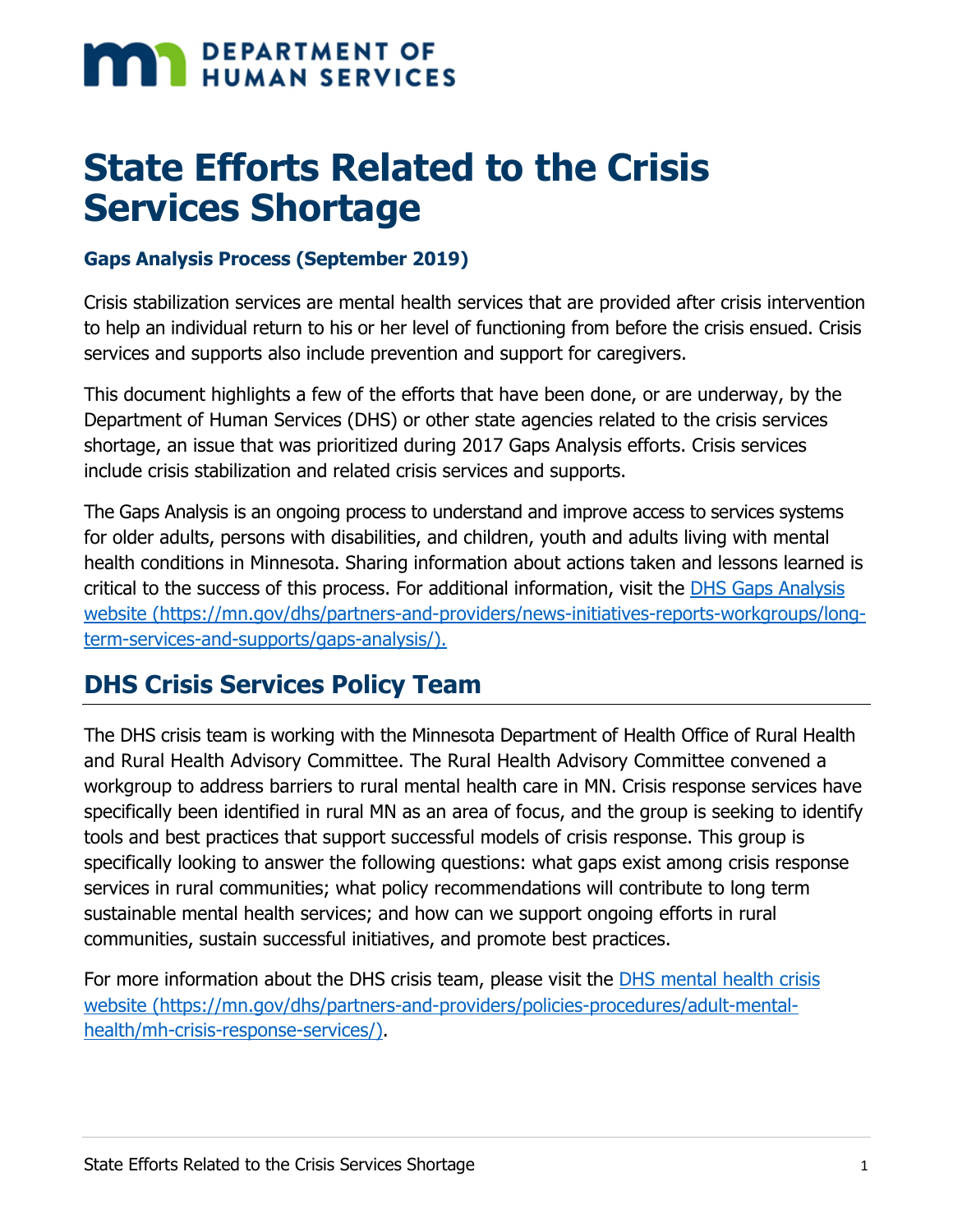### **DHS Crisis Sustainability work group**

DHS is currently developing a crisis sustainability work group to better understand the costs and complexity of the funding structure for crisis services, and identify what is needed to make it more sustainable. This group will include stakeholders and will likely begin in 2019. For more information about this workgroup, email [dhs.cmhcrisis@state.mn.us.](mailto:dhs.cmhcrisis@state.mn.us)

#### **Olmstead workplans**

DHS, in conjunction with the Minnesota Department of Education, is integrating Olmstead principles in the State's crisis services systems. When people with disabilities experience a crisis, it is important that they experience as little disruption in their living situation as possible and avoid unnecessary stays in institutional settings. The term 'crisis' covers a range of situations, such as behaviors that present potential harm, the loss of a caregiver, or a significant change in a medical or health condition that compromises the ability of a person to manage their symptoms. The State's vision is that people with disabilities will live, work, attend school, and conduct their daily lives in community settings even when experiencing a life crisis. If this is not possible, disruption to daily life will be brief, minimal, and targeted to meet the individual's choices and needs.

Up-to-date workplans and compliance reports are available on [Minnesota's Olmstead Plan website.](https://www.dhs.state.mn.us/main/idcplg?IdcService=GET_DYNAMIC_CONVERSION&RevisionSelectionMethod=LatestReleased&dDocName=opc_documents)  [\(https://www.dhs.state.mn.us/main/idcplg?IdcService=GET\\_DYNAMIC\\_CONVERSION&RevisionSel](https://www.dhs.state.mn.us/main/idcplg?IdcService=GET_DYNAMIC_CONVERSION&RevisionSelectionMethod=LatestReleased&dDocName=opc_documents) [ectionMethod=LatestReleased&dDocName=opc\\_documents\)](https://www.dhs.state.mn.us/main/idcplg?IdcService=GET_DYNAMIC_CONVERSION&RevisionSelectionMethod=LatestReleased&dDocName=opc_documents)

#### **Standardized referral process for crisis**

In 2018, DHS standardized the referral process for all people with disabilities who seek DHSoperated Community-Based Services (CBS) crisis and residential services. Lead agency staff can now use the CBS referral process to initiate a referral for people who use the following services:

- **Community Support Services (CSS) mobile teams** [\(https://www.dhs.state.mn.us/main/idcplg?IdcService=GET\\_DYNAMIC\\_CONVERSION&Revi](https://www.dhs.state.mn.us/main/idcplg?IdcService=GET_DYNAMIC_CONVERSION&RevisionSelectionMethod=LatestReleased&dDocName=dhs-294602#mobile) [sionSelectionMethod=LatestReleased&dDocName=dhs-294602#mobile\)](https://www.dhs.state.mn.us/main/idcplg?IdcService=GET_DYNAMIC_CONVERSION&RevisionSelectionMethod=LatestReleased&dDocName=dhs-294602#mobile)
- CSS crisis homes [\(https://www.dhs.state.mn.us/main/idcplg?IdcService=GET\\_DYNAMIC\\_CONVERSION&Revi](https://www.dhs.state.mn.us/main/idcplg?IdcService=GET_DYNAMIC_CONVERSION&RevisionSelectionMethod=LatestReleased&dDocName=dhs-294602#home) [sionSelectionMethod=LatestReleased&dDocName=dhs-294602#home\)](https://www.dhs.state.mn.us/main/idcplg?IdcService=GET_DYNAMIC_CONVERSION&RevisionSelectionMethod=LatestReleased&dDocName=dhs-294602#home)
- Minnesota Life Bridge (MLB) [\(https://www.dhs.state.mn.us/main/idcplg?IdcService=GET\\_DYNAMIC\\_CONVERSION&Revi](https://www.dhs.state.mn.us/main/idcplg?IdcService=GET_DYNAMIC_CONVERSION&RevisionSelectionMethod=LatestReleased&dDocName=dhs16_195872) [sionSelectionMethod=LatestReleased&dDocName=dhs16\\_195872\)](https://www.dhs.state.mn.us/main/idcplg?IdcService=GET_DYNAMIC_CONVERSION&RevisionSelectionMethod=LatestReleased&dDocName=dhs16_195872)
- Minnesota State-Operated Community Services (MSOCS) residential services [\(https://www.dhs.state.mn.us/main/idcplg?IdcService=GET\\_DYNAMIC\\_CONVERSION&Revi](https://www.dhs.state.mn.us/main/idcplg?IdcService=GET_DYNAMIC_CONVERSION&RevisionSelectionMethod=LatestReleased&dDocName=dhs-294604) [sionSelectionMethod=LatestReleased&dDocName=dhs-294604\)](https://www.dhs.state.mn.us/main/idcplg?IdcService=GET_DYNAMIC_CONVERSION&RevisionSelectionMethod=LatestReleased&dDocName=dhs-294604)